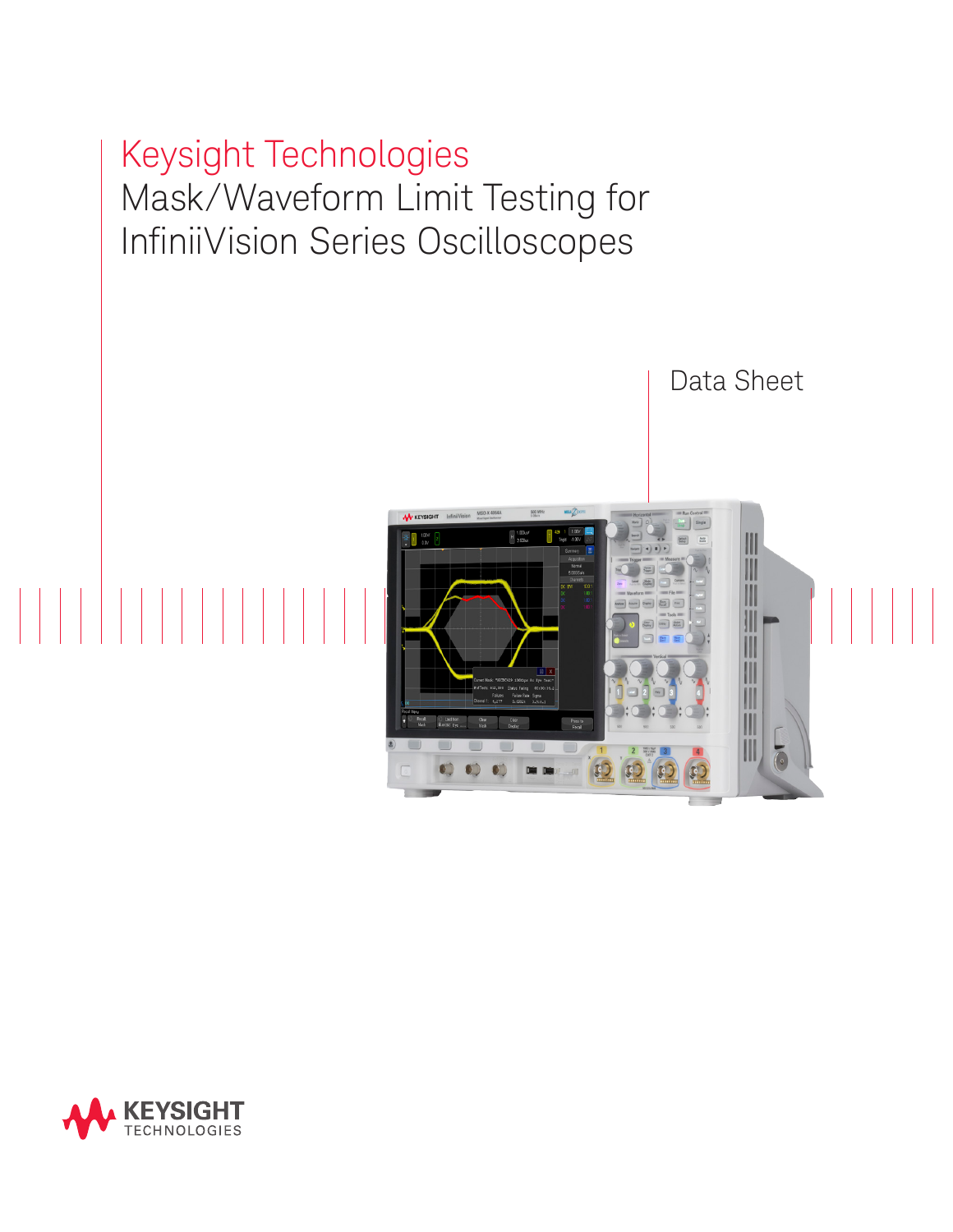# 

# Introduction

If you need to validate the quality and stability of your electronic components and systems, the Keysight Technologies, Inc. mask test option for InfiniiVision Series oscilloscopes can save you time and provide pass/fail statistics almost instantly. The mask test option offers a fast and easy way to test your signals to specified standards, as well as the ability to uncover unexpected signal anomalies, such as glitches. Mask testing on other oscilloscopes is usually based on softwareintensive processing technology, which tends to be slow.

Keysight's InfiniiVision scopes mask test option is based on hardware-accelerated technology, meaning that InfiniiVision Series oscilloscopes can perform up to 270,000 real-time waveform pass/fail tests per second. This makes your testing throughput orders of magnitude faster than you can achieve on other oscilloscope mask test solutions.

## Features

- Test up to 270,000 waveforms per second with the industry's fastest hardware-accelerated mask testing technology
- Automatic mask creation using input standard
- Easily download multi-region masks and setups based on industry standards
- Detailed pass/fail statistics
- Test to high-quality standards based on sigma
- Multiple user-selectable test criteria

# Test waveforms to specified standards in seconds instead of hours using hardware-accelerated mask testing



Keysight Technologies Oscilloscopes Multiple form factors from 20 MHz to > 90 GHz | Industry leading specs | Powerful applications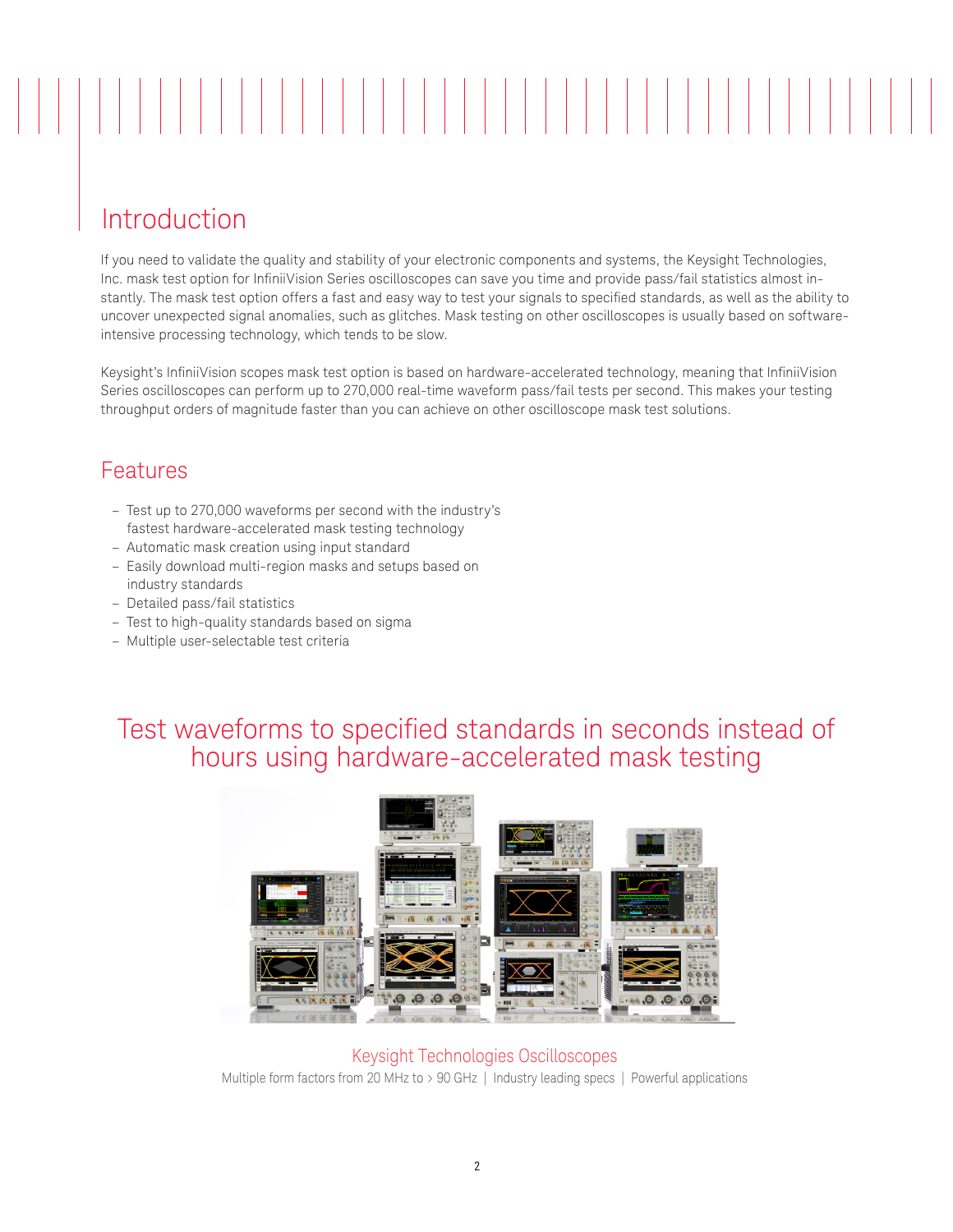# Using AutoMask

Figure 1 shows an example where we automatically created a pulse-shaped mask using an input signal standard. You can easily specify horizontal and vertical tolerance bands in either divisions or absolute volts and seconds. We set up the mask test to run continuously in order to accumulate valid pass/fail statistics. In this example, we quickly detected an infrequent glitch. After running the test for just a few seconds, the mask test statistics showed that the scope performed the pass/fail mask test on more than 1,000,000 waveforms and detected just two errors for a computed error rate of 0.0002%. In addition, we can see that this particular signal has a sigma quality relative to the mask tolerance of approximately 6.1 σ.

# Importing an industry-standard mask

Figure 2 shows an example of an eye-diagram mask test. This particular polygon-shape mask is based on a published standard and was created on a PC using a simple text editor. We then imported the mask and setup parameters into the scope via a USB memory stick.

## Multiple test criteria

When setting up your specific mask test criteria, you can choose from multiple options including:

- Run forever (with accumulated pass/fail statistics)
- Run until a specified number of tests
- Run until a specified time duration
- Run until a maximum ideal sigma standard
- Stop-on-failure
- Save-on-failure
- Print-on-failure
- Trigger out-on-failure

# Six Sigma mask testing

Keysight InfiniiVision Series scopes are the first in the industry that can report mask test pass/fail statistics in sigma quality. InfiniiVision's fast acquisition and waveform mask test rate of up to 270,000 waveforms/sec makes this possible and for the first time, practical. If waveform failures follow a random/Gaussian failure distribution, Six Sigma quality represents approximately three failures/defects or fewer out of a test sample of 1,000,000. InfiniiVision Series scopes can test up to a Six Sigma standard in as little as 1.1 seconds. To learn more about waveform mask testing to Six Sigma quality standards, refer to the application note,"Oscilloscope Mask Testing for Six Sigma Quality Standards" listed at the end of this document.



Figure 1: Mask testing uncovers an infrequent signal anomaly.



Figure 2: Testing an eye-diagram with an imported industrystandard mask.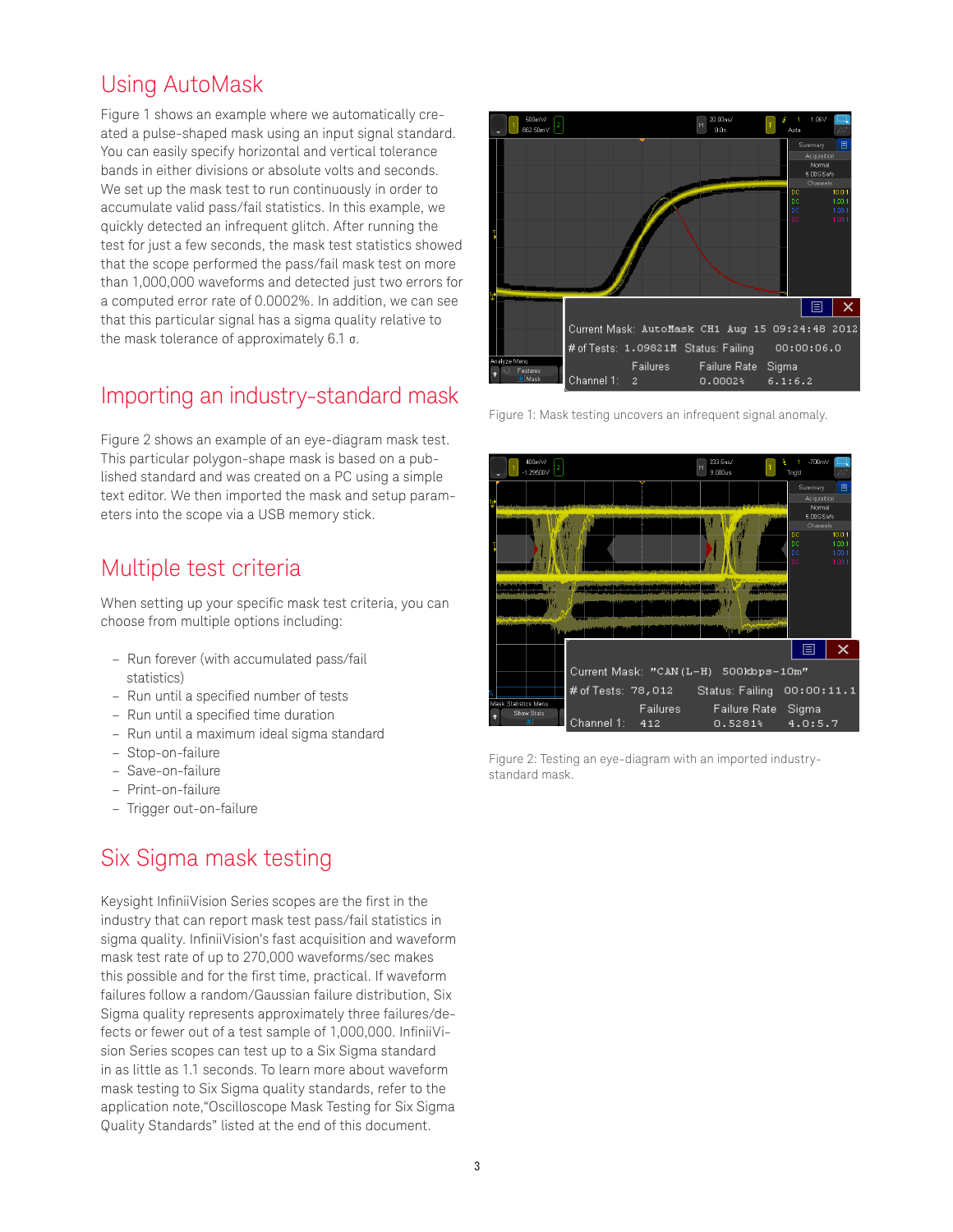# Performance Characteristics

| Mask test source   | Analog channels 1, 2, 3, or 4                                                                                    |
|--------------------|------------------------------------------------------------------------------------------------------------------|
| Maximum test rate  | 5000, 6000, 7000 Series: Up to 100,000 waveforms tested per second                                               |
|                    | 3000 and 4000 X-Series: Up to 270,000 waveforms tested per second                                                |
|                    | 2000 X-Series: Up to 50,000 waveforms tested per second                                                          |
|                    | 6000 X-Series: Up to 130,000 waveforms tested per second                                                         |
| Acquisition modes  | Real-time sampling-non-averaged, Real-time sampling-averaged                                                     |
| Mask creation      |                                                                                                                  |
| Automask-divisions | +/- X divisions, +/- Y divisions                                                                                 |
| Automask-absolute  | $+/- X$ seconds, $+/- Y$ volts                                                                                   |
| Mask file import   | Up to 8 failure regions (created in text editor)                                                                 |
| Mask scaling       | Source lock on (mask automatically re-scales with scope settings)                                                |
|                    | Source lock off (mask scaling fixed relative to display when loaded or created)                                  |
| Test criteria      | Run until forever, Minimum number of tests, Minimum time, Minimum sigma,                                         |
| Action on error    | Stop acquisitions, save image, print, perform measurements                                                       |
| Trigger output     | On failure                                                                                                       |
| Statistics display | Number of tests, Number of failures (for each channel tested), Failure rate (for each channel tested), Test time |
|                    | (hours - minutes - seconds), Sigma (actual versus maximum without failures)                                      |
| Display formats    | Mask - translucent gray, Failing waveform segments - red, Passing waveform segments - channel color              |
| Save/recall        | 4 non-volatile internal registers (.msk format), USB memory stick (.msk format)                                  |

# Ordering Information

The mask/waveform limit test option is compatible with all Keysight InfiniiVision Series oscilloscopes.

| <b>InfiniiiVision model</b> | <b>Mask test options</b> |
|-----------------------------|--------------------------|
| 2000 X-Series               | DSOX2MASK                |
| 3000 X-Series               | <b>DSOX3MASK</b>         |
| 4000 X-Series               | DSOX4MASK                |
| 6000 X-Series               | DSOX6MASK                |
| 5000,60000, and 7000 Series | N5455A                   |
|                             |                          |

# Related Keysight literature

| <b>Publication Title</b>                                                                | <b>Publication Type</b> | <b>Publication Number</b> |
|-----------------------------------------------------------------------------------------|-------------------------|---------------------------|
| InfiniiVision 7000B Series Oscilloscopes                                                | Data sheet              | 5990-4769EN               |
| InfiniiVision 6000 X-Series Oscilloscopes                                               | Data sheet              | 5991-4087EN               |
| InfiniiVision 4000 X-Series Oscilloscopes                                               | Data sheet              | 5991-1103EN               |
| InfiniiVision 3000 X-Series Oscilloscopes                                               | Data sheet              | 5990-6619EN               |
| InfiniiVision 2000 X-Series Oscilloscopes                                               | Data sheet              | 5990-6618EN               |
| InfiniiVision Series Oscilloscope Probes and Accessories                                | Data sheet              | 5968-8153EN               |
| Oscilloscope Mask Testing for Six Sigma Quality Standards                               | Application note        | 5990-3200EN               |
| Oscilloscope Waveform Update Rate Determines Probability<br>of Capturing Elusive Events | Application note        | 5989-7885EN               |
| FlexRay Eye-diagram Mask Testing                                                        | Application note        | 5990-4923EN               |
| CAN Eye-Diagram Mask Testing                                                            | Application note        | 5991-0484EN               |